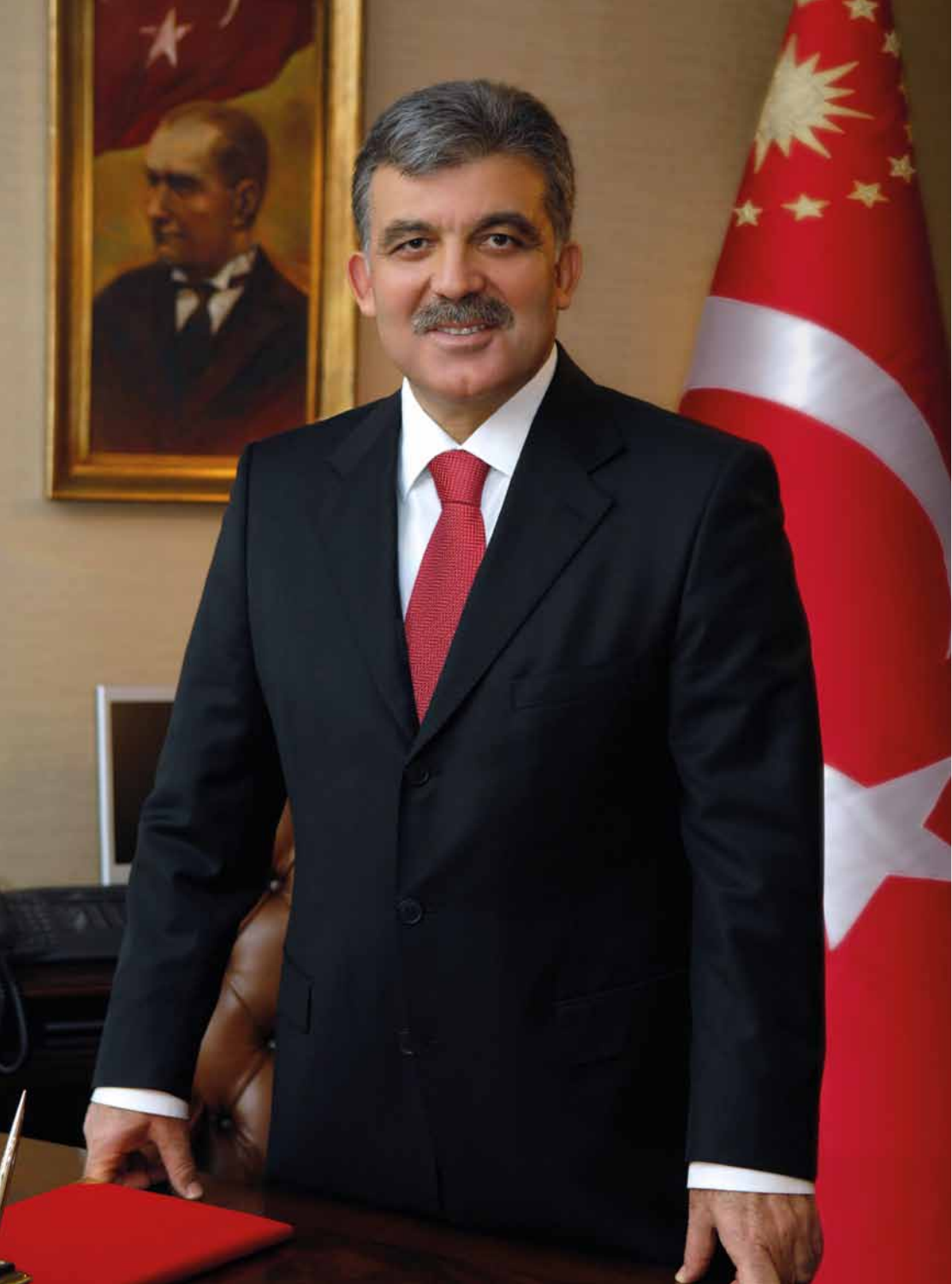## TURKEY

Message from His Excellency Abdullah Gül, President of the Republic of Turkey

It is a great pleasure and honour<br>for me to pay a State Visit to<br>the United Kingdom as the<br>official guest of Her Majesty<br>Queen Elizabeth II. My visit, which t is a great pleasure and honour for me to pay a State Visit to the United Kingdom as the official guest of Her Majesty comes nearly 150 years after the first ever State Visit by Ottoman Sultan Abdülaziz to Britain and indeed to a foreign country, marks a time when our countries enjoy a golden age in bilateral relations. It has only been a year since I last visited London to receive the prestigious Chatham House Prize which signifies the credit given by the British people to Turkey's achievements in recent years and its role in cherishing peace, security, stability and welfare both in its region and beyond.

This State Visit is a testament to our determination to add to the already strong relations and historical friendship between our two nations and will give us the opportunity to renew our commitment to the Strategic Partnership between the two countries.

Turkey and the UK share a long history based on bonds of friendship, mutual trust and alliance. Strong links between our nations date back to the early sixteenth century when William Harborne was appointed to the "Sublime Port" as the first British diplomatic representative in 1583. As for the Ottoman Empire, it is not a mere coincidence that Britain was chosen to host the first ever resident Ottoman Ambassador abroad in 1793.

These deep-rooted historic relations have recently been transformed into a new strategic partnership based on a common vision and shared ideals. Her Majesty the Queen's official visit to Turkey in 2008 reinvigorated the spirit of partnership between our two countries and inspired both governments to increase efforts in exploring ways to boost cooperation in a wide range of areas.

We now have a renewed perspective and increased means and capabilities to carry our relations forward. Despite the global financial crisis, annual trade volume between our countries reached almost US \$12 billion 2010. As for 2011, in the first half of the year trade volume reached US \$6.6 billion. The United Kingdom is Turkey's second largest partner for exports and the tenth largest partner for imports.

The UK is the second largest investor in Turkey. More than 2,300 British firms including major companies have invested more than US \$4 billion in Turkey. This clearly resonates well with the trend of sustained growth of the Turkish economy. Turkey also has a strong and active presence in Britain. Almost half a billion pounds have been invested by Turkish companies in the UK in recent years.

Growing trade and mutual investments create thousands of jobs in both countries. Every year nearly three million British tourists visit Turkey and increasing numbers of Turkish students study in prominent **9**

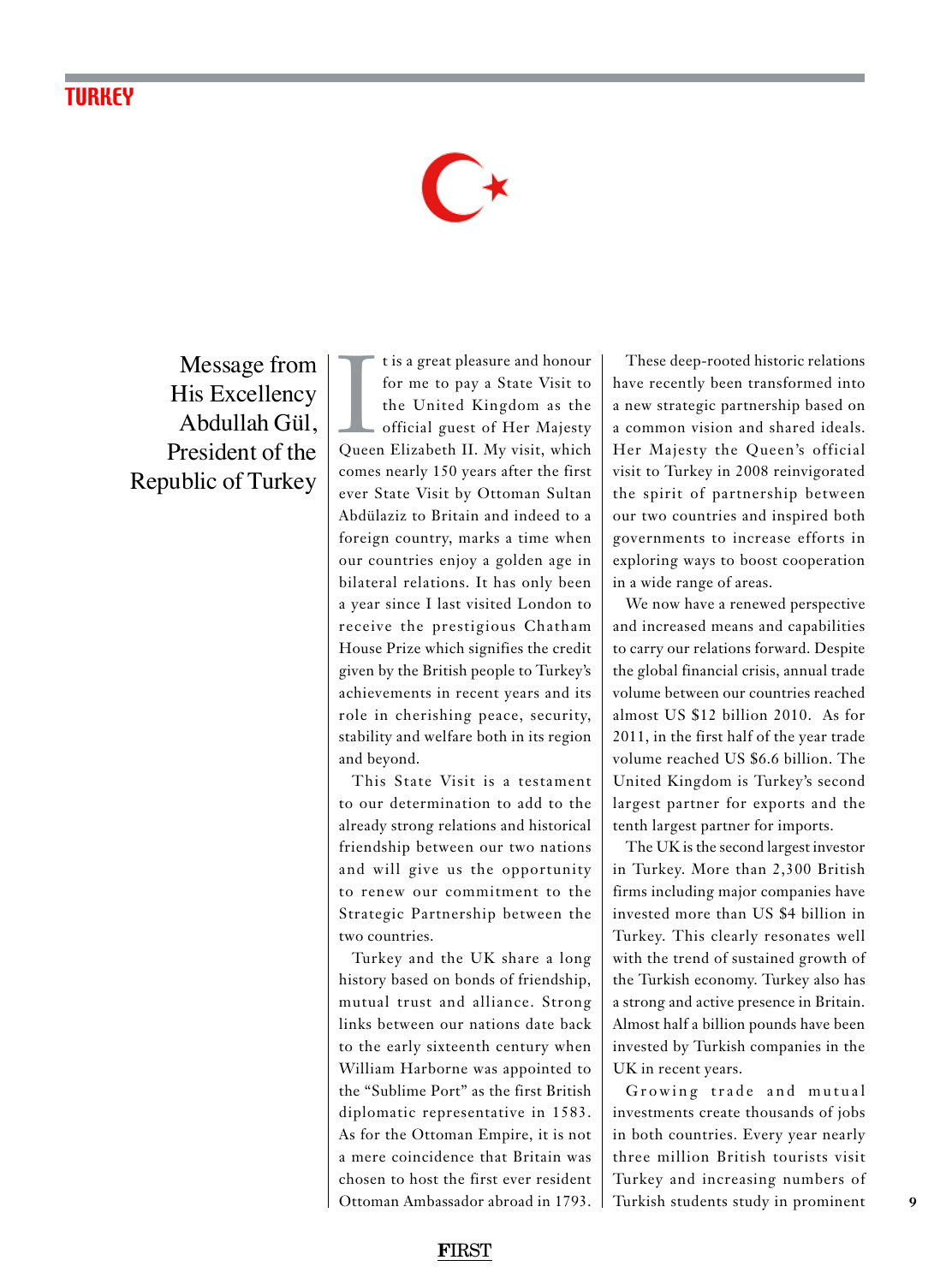## **TURKEY**

The UK is a partner with whom we share the same values

His Excellency Abdullah Gül; Rupert Goodman, Chairman and Founder of FIRST; and Lord Hurd of Westwell CH CBE, Chairman of FIRST Advisory Council

British universities. Thousands of Britons have set their homes in Turkey while the presence of Turkish community of some 400,000 people in the UK forms a strong human bond and cultural bridge between the two countries.

Moreover, in an increasingly unstable and unpredictable global environment, the friendship and alliance between Turkey and the UK becomes even more important. That is why we need to expand the already existing synergy between our countries to a global scale.

In this regard, forging a strategic



partnership is the true embodiment of our common ambition to deepen our cooperation in areas of shared interest such as foreign policy, security as well as trade and investment.

For us, the UK is a partner with whom we share the same values and have parallel views on various issues the international community is faced with. For instance, both our countries have a strong interest in continued stability in the Middle East, North Africa, the Balkans, the South Caucasus region and Afghanistan, as well as finding a comprehensive solution in Cyprus. We share a strong commitment to jointly deal with global challenges such as international terrorism, nuclear proliferation and illegal migration. Helping improve global governance structures and overcoming the global economic recession are also among our common objectives.

We appreciate, in particular, the support given to us by the UK in our quest for full membership to the European Union. The fact that this support is given on a bipartisan basis demonstrates the sound vision the UK has for the future of the EU as opposed to the narrow political considerations of some in the EU blocking our negotiation process.

Turkey is emerging as a significant player on a global scale with its well established democracy, and strong economic performance. As a result, its influence has been increasing which is enhancing its soft power in its

**F**IRST